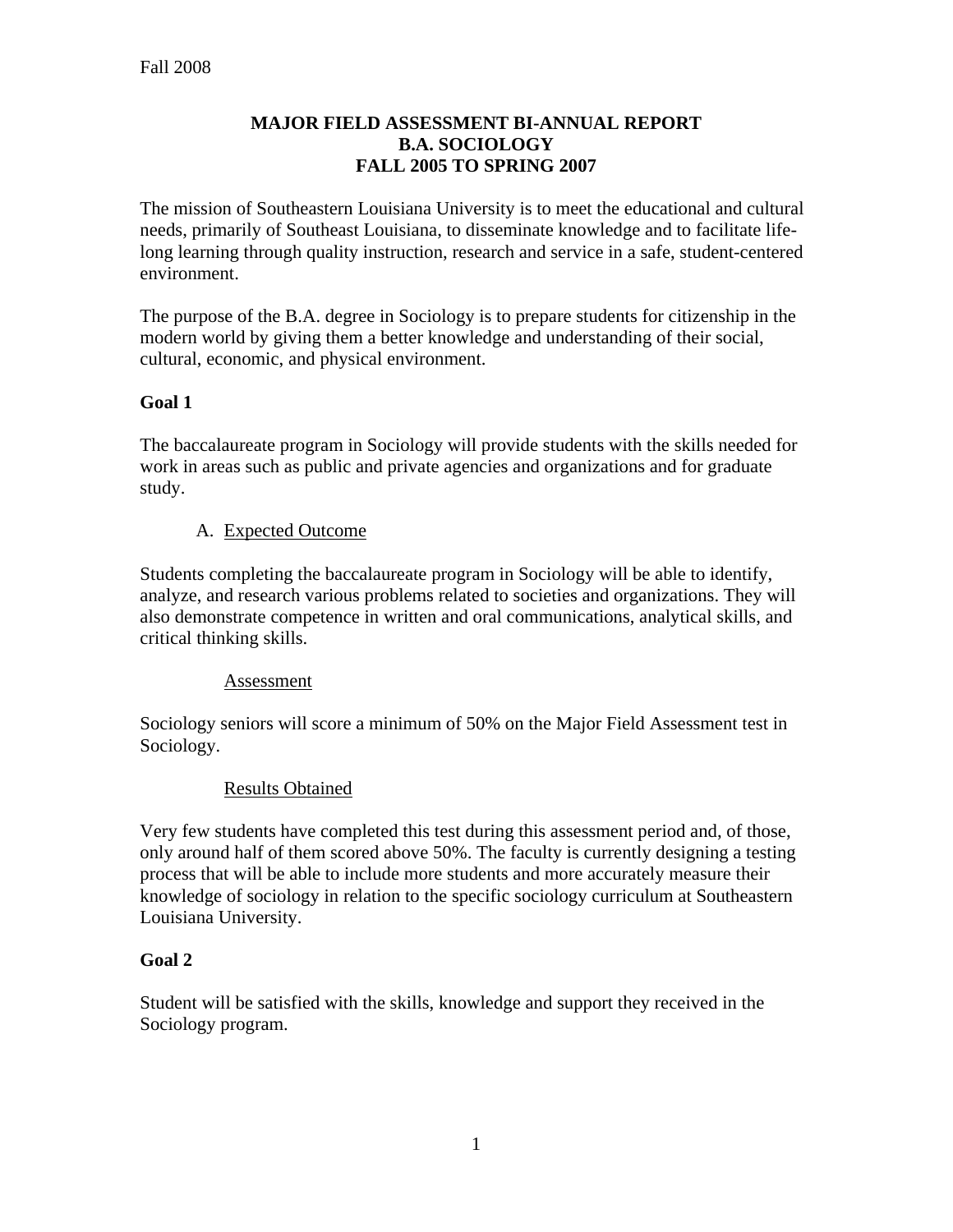### A. Expected Outcome

Students completing the baccalaureate program in Sociology will feel their ability for critical thinking was broadened and their skills in working with individuals, groups, and organizations were enhanced.

### Assessment

 a. On the SLU Exit Survey, majors will express satisfaction with the quality of instruction, the relevance of the learning content, and the willingness of faculty to work with students.

#### Results Obtained

The 2005-2006 Southeastern Exit Survey provides some insight into this expected outcome. Of the 25 SOC-BA students who provided information 72% indicated that they were "satisfied" or "very satisfied" with the effectiveness of the faculty as teachers and 76% indicated that they were "satisfied" or "very satisfied" with the quality of instruction in advanced courses. However, only 52% were "satisfied" or "very satisfied" with opportunities for meaningful interaction with faculty in research or other scholarly activities, while 76% were "satisfied" or "very satisfied" with the interest shown by faculty in their academic development. This may indicate that sociology professors concentrate on classroom related activities more than research and other scholarly activities that involve undergraduate sociology majors and/or that funds and time are limited to pursue research activities with students. 80% were "satisfied" or "very satisfied" with the relevancy of courses, but only 52% were "satisfied" or "very satisfied" with the help they received from faculty in the department with regard to finding employment in their field.

The 2006-2007 Southeastern Exit Survey provides some insight into this expected outcome. Of the 14 SOC-BA students who provided information 100% indicated that they were "satisfied" or "very satisfied" with the effectiveness of the faculty as teachers and 92.9% indicated that they were "satisfied" or "very satisfied" with the quality of instruction in advanced courses. However, only 64.3% were "satisfied" or "very satisfied" with opportunities for meaningful interaction with faculty in research or other scholarly activities, while 85.8% were "satisfied" or "very satisfied" with the interest shown by faculty in their academic development. This may indicate that sociology professors concentrate on classroom related activities more than research and other scholarly activities that involve undergraduate sociology majors and/or that funds and time are limited to pursue research activities with students. 85.8% were "satisfied" or "very satisfied" with the relevancy of courses, but only 42.9% were "satisfied" or "very satisfied" with the help they received from faculty in the department with regard to finding employment in their field.